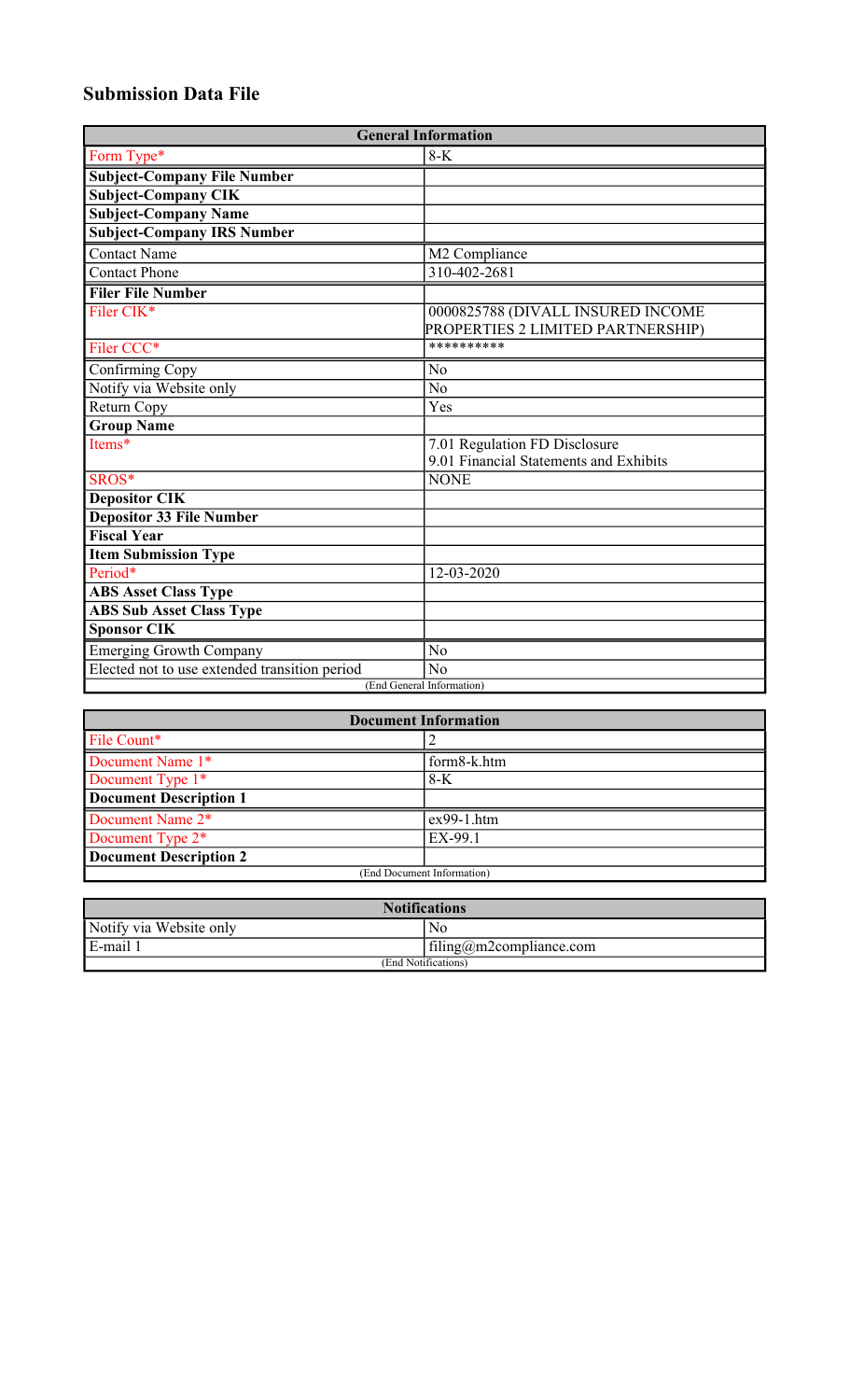# **UNITED STATES SECURITIES AND EXCHANGE COMMISSION**

**Washington, D.C. 20549**

## **FORM 8-K**

**CURRENT REPORT Pursuant to Section 13 or 15(d) of The Securities Exchange Act of 1934**

**Date of Report (Date of earliest event reported)**: December 3, 2020

## **DIVALL INSURED INCOME PROPERTIES 2, L.P.**

(Exact name of registrant as specified in its charter)

**Wisconsin 000-17686 39-1606834** (State or Other Jurisdiction of Incorporation)

(Commission File Number)

(IRS Employer Identification Number)

**1900 W 75th Street, Suite 100 Prairie Village, Kansas 66208** (Address of principal executive offices)

**816-421-7444**

(Registrant's telephone number, including area code)

**Not Applicable**

(Former name or former address, if changed since last report.)

Check the appropriate box below if the Form 8-K filing is intended to simultaneously satisfy the filing obligation of the registrant under any of the following provisions:

[ ] Written communications pursuant to Rule 425 under the Securities Act (17 CFR 230.425)

[ ] Soliciting material pursuant to Rule 14a-12 under the Exchange Act (17 CFR 240.14a-12)

[ ] Pre-commencement communications pursuant to Rule 14d-2(b) under the Exchange Act (17 CFR 240.14d-2(b))

[ ] Pre-commencement communications pursuant to Rule 13e-4(c) under the Exchange Act (17 CFR 240.13e-4(c))

Securities registered pursuant to Section 12(b) of the Act:

|     |        | registereo<br>exchange<br>which<br>lame<br>n<br>≘ach⊥ |
|-----|--------|-------------------------------------------------------|
| N/A | ◥<br>- | IN.<br>$\mathbf{v}$                                   |

Indicate by check mark whether the registrant is an emerging growth company as defined in Rule 405 of the Securities Act (17 CFR 230.405) or Rule 12b-2 of the Securities Exchange Act of 1934 (17 CFR 240.12b-2).

Emerging growth company [ ]

If an emerging growth company, indicate by check mark if the registrant has elected not to use the extended transition period for complying with any new or revised financial accounting standards provided pursuant to Section 13(a) of the Exchange Act. [ ]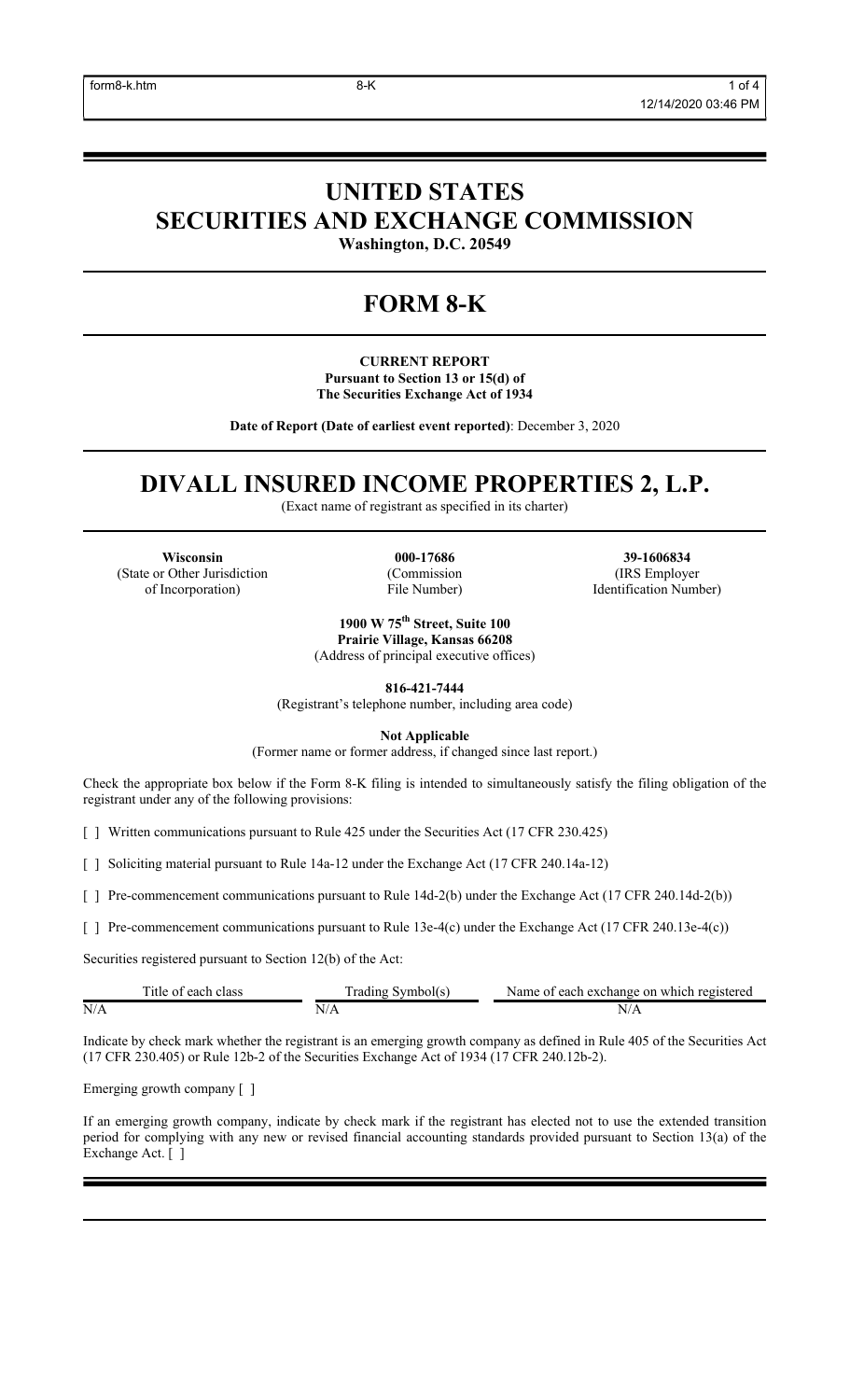### **Item 7.01. Regulation FD Disclosure**

On December 3, 2020, DiVall Insured Income Properties 2, L.P. (the "Partnership") received notice of an unsolicited mini-tender offer from CMG Partners, LLC ("CMG") to purchase units of the Partnership (the "Units") from limited partners of the Partnership (the "Limited Partners") at a price of \$205 per Unit, less transfer fees of \$50 per investor and less any distributions paid on or after November 9, 2020.

Although the Partnership remained neutral in response to most prior mini-tender offers, the Partnership recommends that the Limited Partners reject CMG's current mini-tender offer, as disclosed in the Partnership's letter to the Limited Partners dated December 10, 2020 (the "Letter to Limited Partners") providing further information regarding the mini-tender offer by CMG. Among other things, the Letter to Limited Partners discloses the estimated Net Unit Value (the "NUV") of each Unit as of December 10, 2020. Pursuant to independent third-party appraised valuations conducted during 2020, the current estimated NUV is approximately 25% higher than that of December 31, 2019.

As previously disclosed, in order for qualified plans to report account values as required by the Employee Retirement Income Security Act, as amended ("ERISA"), the Partnership annually provides an estimated NUV. As previously disseminated to Limited Partners by the Partnership, the annual statement of NUV for Limited Partners subject to ERISA was estimated to approximate \$390 per Unit as of December 31, 2019, as determined by the use of independent third-party appraised valuations conducted during 2019.

The estimated NUV as of each of December 10, 2020 and December 31, 2019 is only an estimate and may not reflect the actual NUV. As with any valuation methodology, the independent third-party appraised valuation methodology is based upon a number of estimates and assumptions that may not be accurate or complete. Different parties with different assumptions and estimates could derive a different estimated NUV. Accordingly, with respect to the estimated NUVs, the Partnership can give no assurance that:

- an investor would be able to resell his or her Units at any estimated NUV;
- an investor would ultimately realize distributions per Unit equal to the Partnership's estimated NUV per Unit upon the liquidation of all of the Partnership's assets and settlement of its liabilities;
- the Units would trade at an estimated NUV in a secondary market; or
- the methodology used to estimate the Partnership's NUV would be acceptable under ERISA for compliance with their respective reporting requirements.

A copy of the Letter to Limited Partners is attached to this Current Report on Form 8-K as Exhibit 99.1, which is incorporated herein by this reference.

A copy of the Letter to Limited Partners is also posted on the Partnership's website, which can be accessed at http://www.divallproperties.com/newsletter.php.

The information being furnished pursuant to this Item 7.01 in this Current Report on Form 8-K and the information contained in Exhibit 99.1 shall not be deemed "filed" for purposes of Section 18 of the Securities Exchange Act of 1934, as amended (the "Exchange Act") or otherwise subject to the liabilities of that section. Such information may only be incorporated by reference in another filing under the Exchange Act or the Securities Act of 1933, as amended (the "Securities Act"), if such subsequent filing specifically references this Current Report on Form 8-K. In addition, the furnishing of information in this Current Report on Form 8-K is not intended to, and does not, constitute a determination or admission by the Partnership that the information is material or complete.

## **Item 9.01 Financial Statements and Exhibits**

## (d) **Exhibits**

## 99.1 Letter to Limited Partners.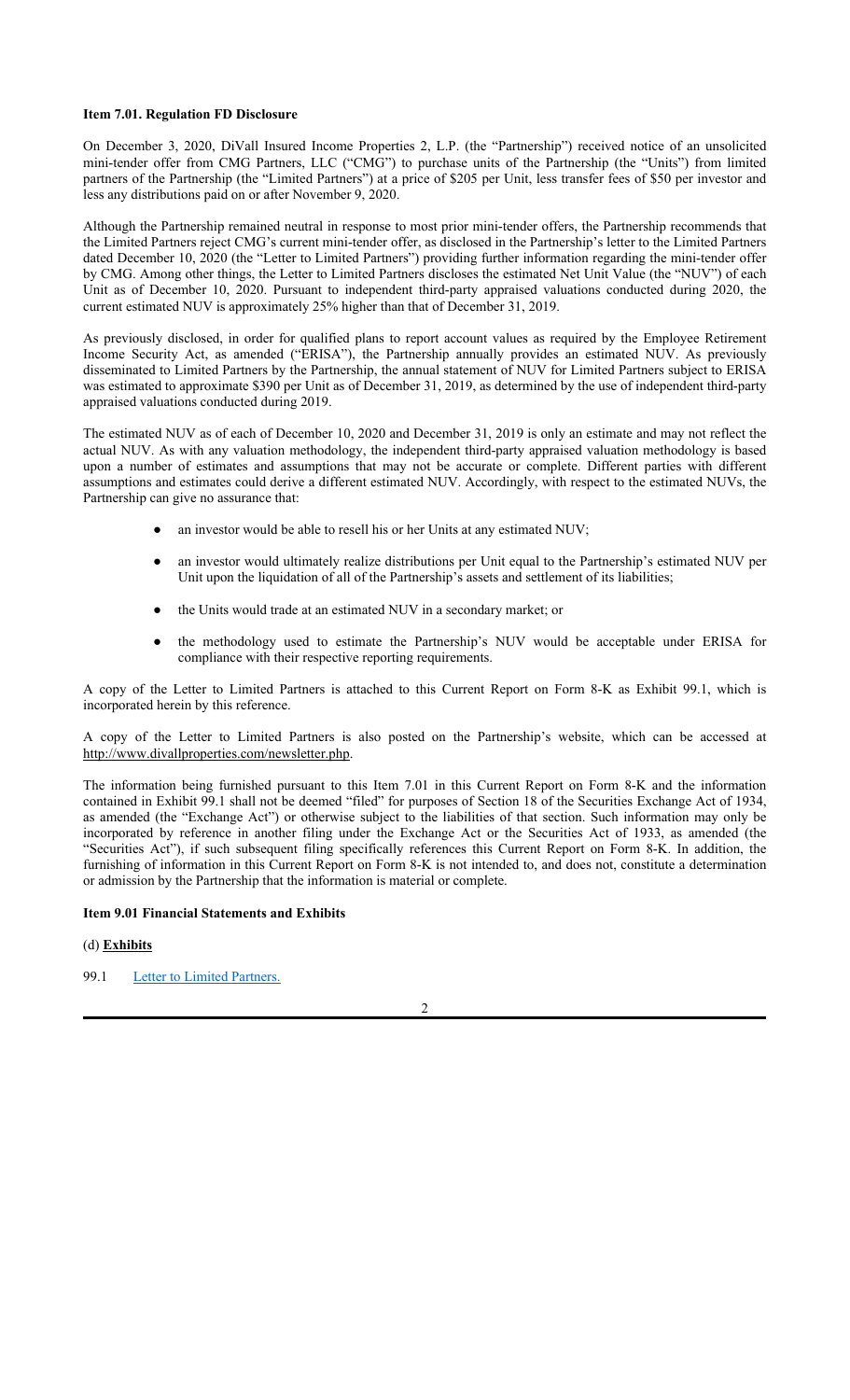#### **Forward-Looking Statements**

This Current Report on Form 8-K and the information contained in Exhibit 99.1 incorporated herein may contain forwardlooking statements within the meaning of the safe harbor provisions of the Private Securities Litigation Reform Act of 1995. Such forward-looking statements include statements describing the objectives, projections, estimates or future predictions of the Partnership's operations. These statements may be identified by the use of forward-looking terminology such as "anticipates," "believes," "could," "estimate," "expect," "will," or other variations on these terms. The Partnership cautions that by their nature forward-looking statements involve risk or uncertainty and that actual results may differ materially from those expressed in any forward-looking statements as a result of such risks and uncertainties, including but not limited to: future economic and market conditions; changes in the commercial real estate markets and general economic conditions; decreases in valuations of real properties, uncertainties related to tenant operations; and effects of the on-going Covid-19 pandemic.

All forward-looking statements contained in Exhibit 99.1 incorporated herein are expressly qualified in their entirety by this cautionary notice. The reader should not place undue reliance on such forward-looking statements, since the statements speak only as of the date that they are made and the Partnership has no obligation and does not undertake any obligation to publicly update, revise or correct any forward-looking statement for any reason.

3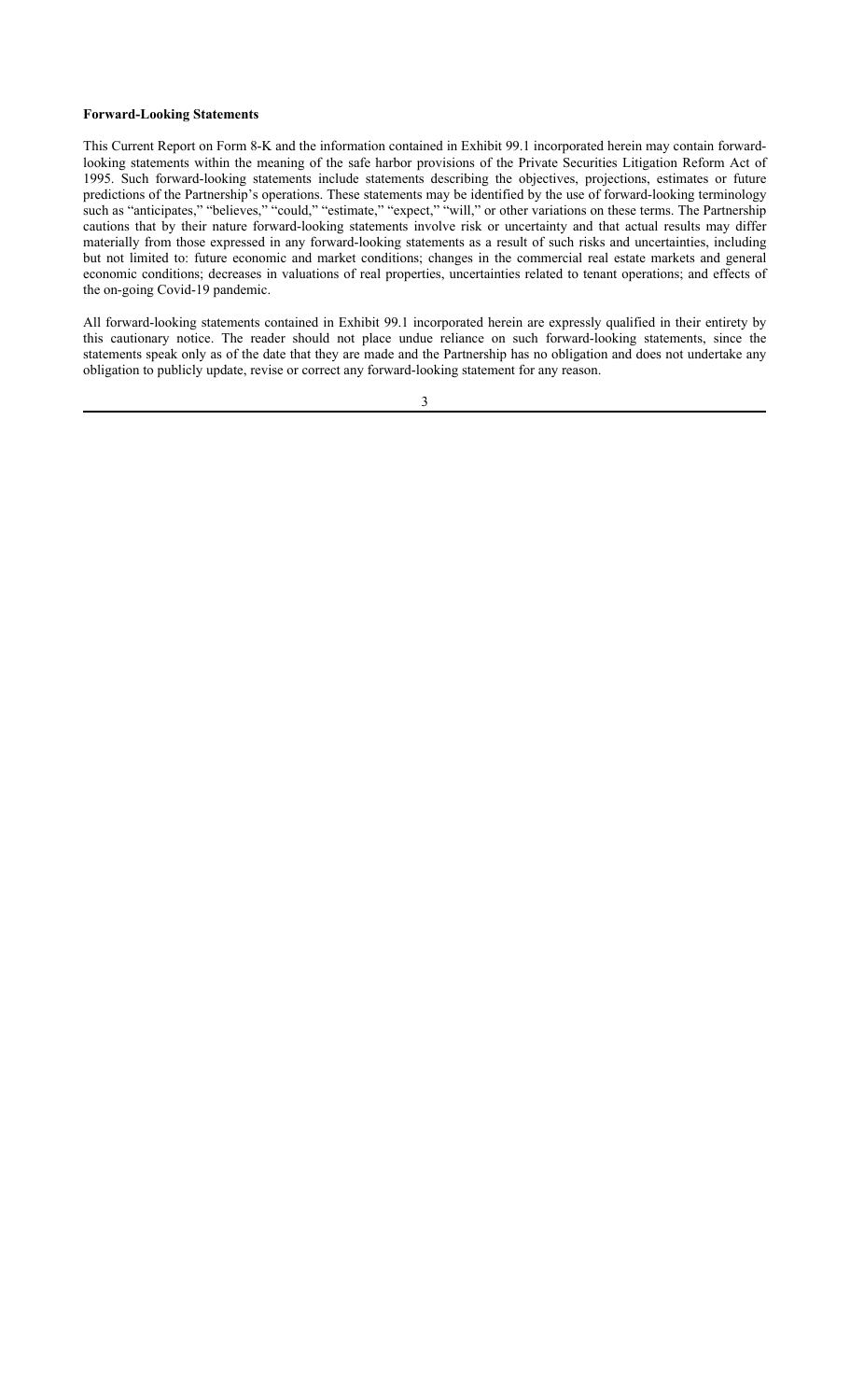## **SIGNATURES**

Pursuant to the requirements of the Securities Exchange Act of 1934, the registrant has duly caused this report to be signed on its behalf by the undersigned hereunto duly authorized.

## **DiVall Insured Income Properties 2, L.P.**

By: The Provo Group, Inc., General Partner

Date: December 14, 2020 By:/*s/ Bruce A. Provo* 

Bruce A. Provo, President, Chief Executive Officer and Chief Financial Officer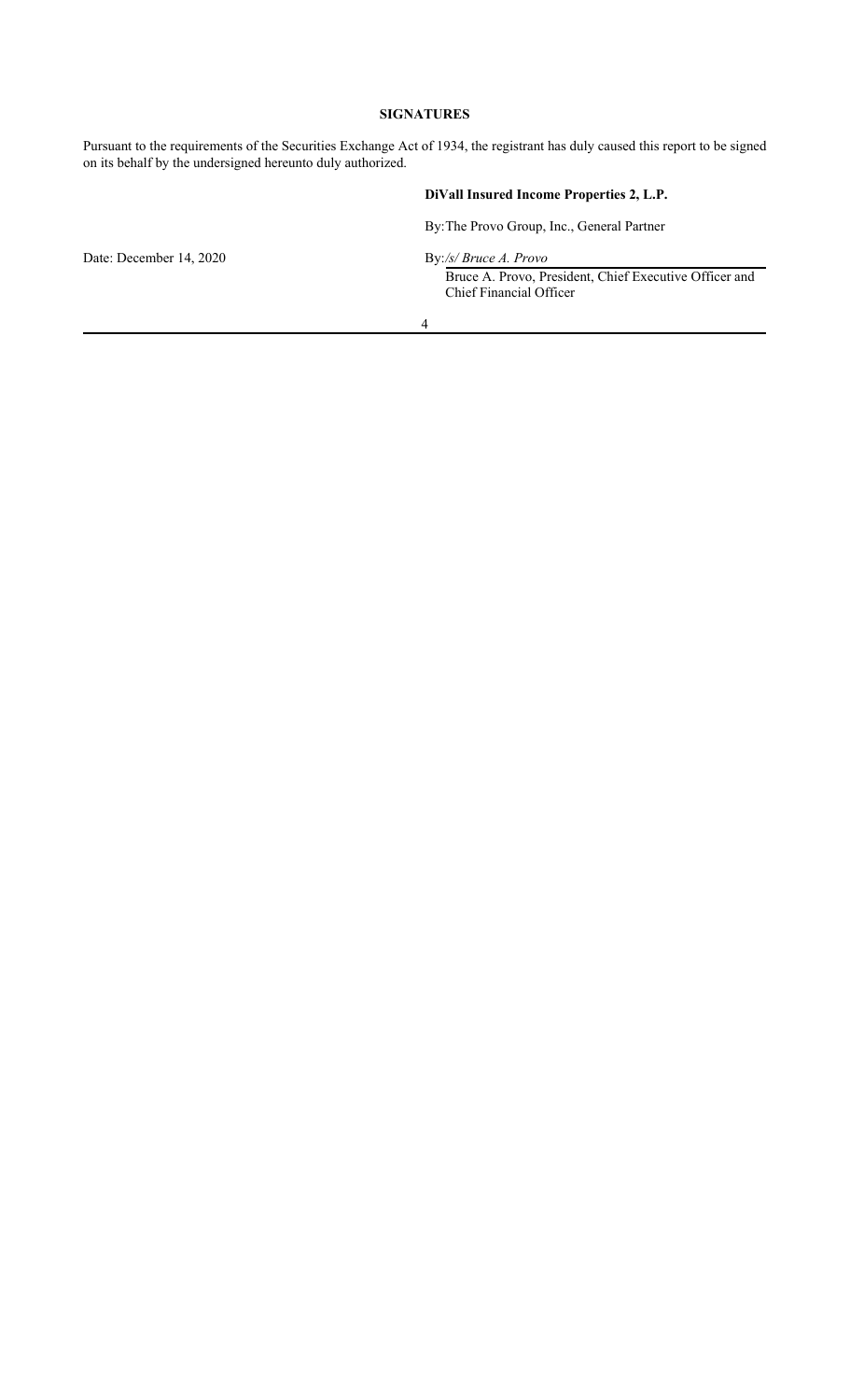### **Exhibit 99.1**

December 10, 2020

#### **RE: DiVall Insured Income Properties 2, L.P. Third Party Tender Offer**

Ladies and Gentlemen:

On or about November 9, 2020, CMG Partners, LLC and its affiliates (collectively, the "Bidder") distributed an Agreement of Assignment and Transfer to limited partners ("Limited Partners") of DiVall Insured Income Properties 2, L.P. (the "Partnership"), for the purpose of making a third-party tender offer to purchase up to 4.0% of the outstanding limited partnership units of the Partnership ("Units"), at a purchase price equal to \$205 per Unit, less transfer fees of \$50 per investor and less any distributions paid by the Partnership on or after November 9, 2020 (the "Offer"). A copy of the Offer was first delivered to the Partnership on December 3, 2020. Because the Offer seeks less than 4.9% of the outstanding Units, the Bidder did not file a Schedule TO with the Securities and Exchange Commission ("SEC").

Pursuant to Rule 14e-2 under the Securities Exchange Act of 1934, as amended (the "Exchange Act"), the Partnership is obligated to take a position with respect to the Offer. Historically, in response to prior "mini-tender offers", the Partnership has remained neutral. **In contrast, the Partnership does not recommend or endorse the current Offer. In view of the current estimated Net Unit Value (the "NUV") of each Unit (as further detailed in Section 2 below), the Partnership recommends that Limited Partners not tender their Units in the Offer.** 

The Partnership believes it is important that its Limited Partners understand the following information when considering the Offer or any other unsolicited offer.

### 1. Third-Party Sales:

The Partnership is not affiliated in any way with the Bidder, and the money that may be paid to Limited Partners for Units tendered in the Offer will not come from, or through, the Partnership. Once the Partnership receives sufficient evidence of a sale from both the seller and buyer directing the Partnership to transfer the Units, the Units are transferred to the buyer upon the approval of the General Partner, The Provo Group, Inc. ("TPG"). The Partnership will not be responsible for making sure any seller is paid. However, under the IRS Safe Harbor rules, in one year TPG can only approve the transfers of Units sold up to 2% of the total number of Partnership Units outstanding (46,280.30). We have already approved transfers aggregating approximately 1.8955% of the outstanding Units in 2020. Accordingly, the Partnership does not have the ability to approve the transfer of any additional Units until the year 2021, except for Units sold and transferred through a Qualified Matching Service (see Section 5 below).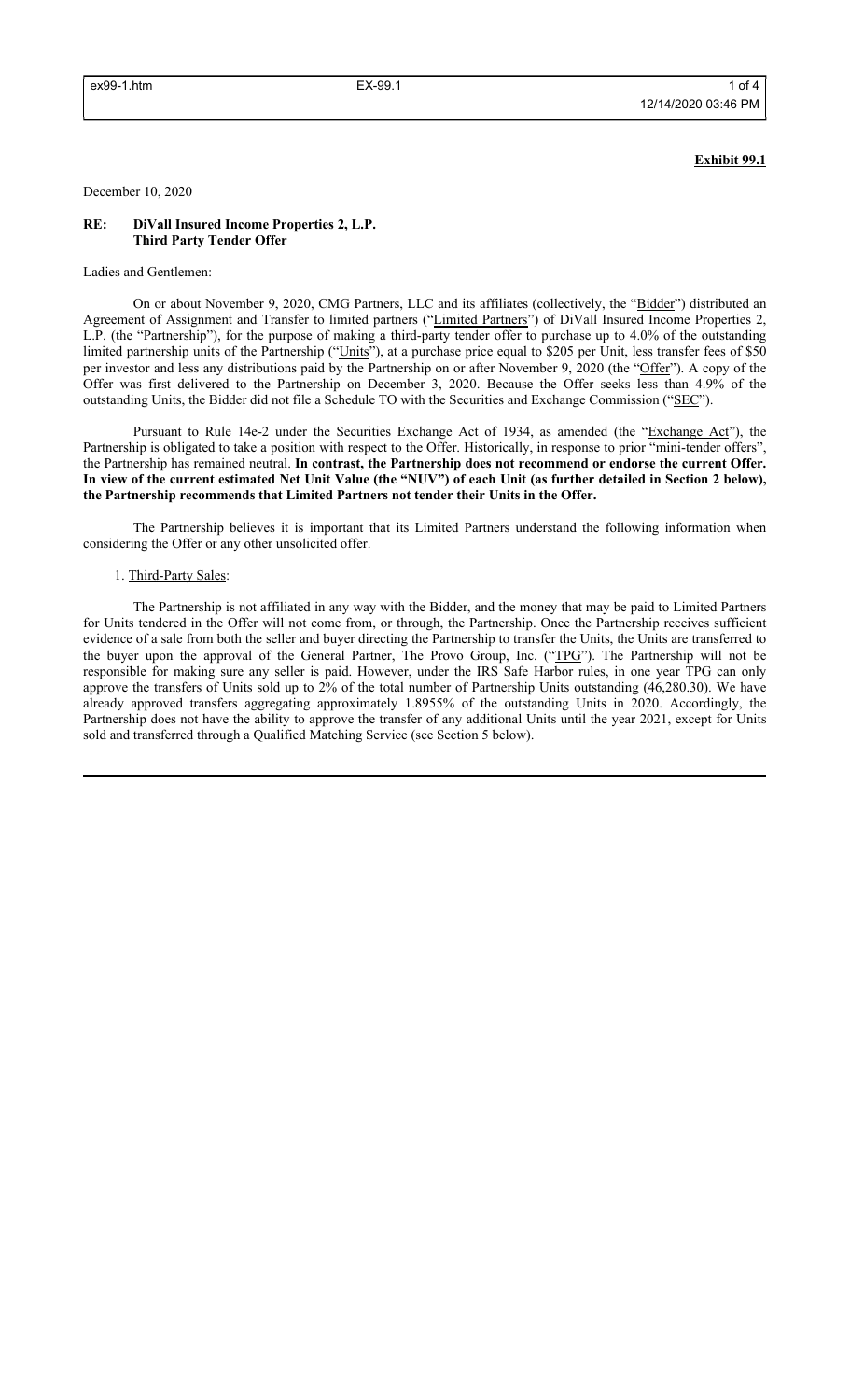With any unsolicited offer, it is important to thoroughly evaluate the terms and conditions. The fine print may be difficult to understand. For example, one area that could lead to confusion is who is entitled to receive (or get credit for) any distributions that occur before the sale is completed and any Unit is transferred to the Bidder.

The SEC has information for investors pertaining to mini-tender offers and has issued warnings about minitender offers. One SEC notice states: "Some bidders make mini-tender offers at below-market prices, hoping that they will catch investors off guard if the investors do not compare the offer price to the current market price." Information from the SEC on min-tender offers can be found at www.sec.gov/answers/miniten.htm and https://www.sec.gov/investor/pubs/minitend.htm.

## 2. Purchase Price of Offer:

The Offer is based on a purchase price equal to \$205 per Unit, less transfer fees of \$50 per investor. The Bidder's purchase price is also subject to downward adjustment in the event of any distributions paid by the Partnership on or after November 9, 2020. As we understand the Offer, distributions paid on or after November 9, 2020 will reduce the \$205 per Unit purchase price.

As the Partnership informed Limited Partners in a letter dated December 31, 2019, the Partnership estimated the NUV to approximate \$390 at December 31, 2019. More recently, pursuant to independent third-party appraised valuations conducted during 2020, the Partnership has estimated the NUV as of December 10, 2020 to be approximately \$490 per Unit.

The recent estimated NUV of approximately \$490 per Unit is 239% greater than the purchase price offered by the Bidder, before deducting transfer fees and any distributions paid. This valuation is subject to a number of limitations, which are disclosed in more detail in the Current Reports on Form 8-K the Partnership filed with the SEC on February 15, 2020 and December 14, 2020.

In addition, comparative transfer price information is available upon request to our Investor Relations Department. The Partnership's records indicate that Units have recently traded in a range from \$330 to \$345 per Unit. The Partnership, however, makes no representation that these prices are fair or reasonable.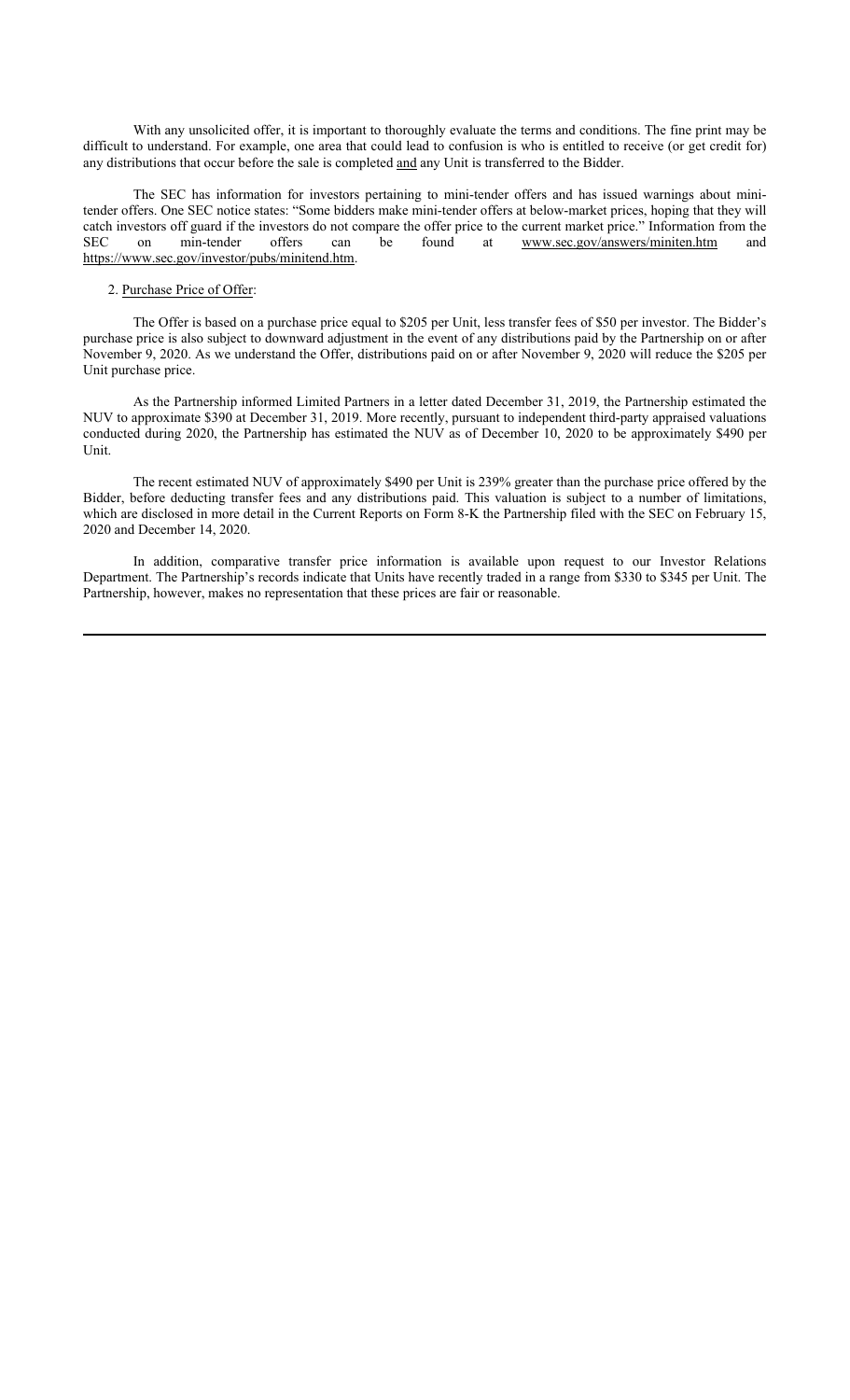#### 3. Current Cash Yield on Net Unit Value:

Since the Partnership's initial "investable" capital raise of \$39 million (net of \$7 million of syndication fees) in the early 1990's, the Partnership has distributed approximately \$79 million to investors, from both operations and strategic sales.

With the consummation of the six lease extensions on our Wendy's properties during 2020, we expect to be able to level out distributions in future years as \$518,000 of previous percentage rents (received annually) are expected to be received ratably as fixed rent monthly. Please refer to our website www.divallproperties.com for more information from the last two quarters' newsletters.

Our appraised values will likely increase based on long-term lease extensions and the conversion of variable rent (percentage rent) to fixed minimum rent. We expect the annual appraisals to be completed later this year with all the significant new lease activity factored into the appraised values.

#### Percentage Rents Earned in 2020 and Expected to Be Distributed February 2021

The Partnership historically has earned a significant amount of percentage rents annually, but receives payment from the respective tenants in the following January. The Partnership's distribution of these amounts is expected to occur with the 2020 fourth quarter distribution payable February 2021. The Partnership expects the February 2021 distribution to represent a substantial percentage of the entire distributions related to the 2020 fiscal year.

## 5. Qualified Matching Service:

Within the last several years, the Partnership instituted a "Qualified Matching Service" as defined in Section 1.7704-1(g) of the Treasury Regulations promulgated under Section 7704 of the Internal Revenue Code of 1986, which facilitates the transfer of up to 10% of the total interest in the Partnership's capital or profits provided certain requirements are met. This Qualified Matching Service provides for some liquidity, outside of a tender offer scenario, through which Units may be bought and sold.

<sup>1</sup> Because no formal market exists for the Units, actual sales prices may vary. In addition, there is no assurance that these values will be obtained upon the future sale of the Partnership's assets.